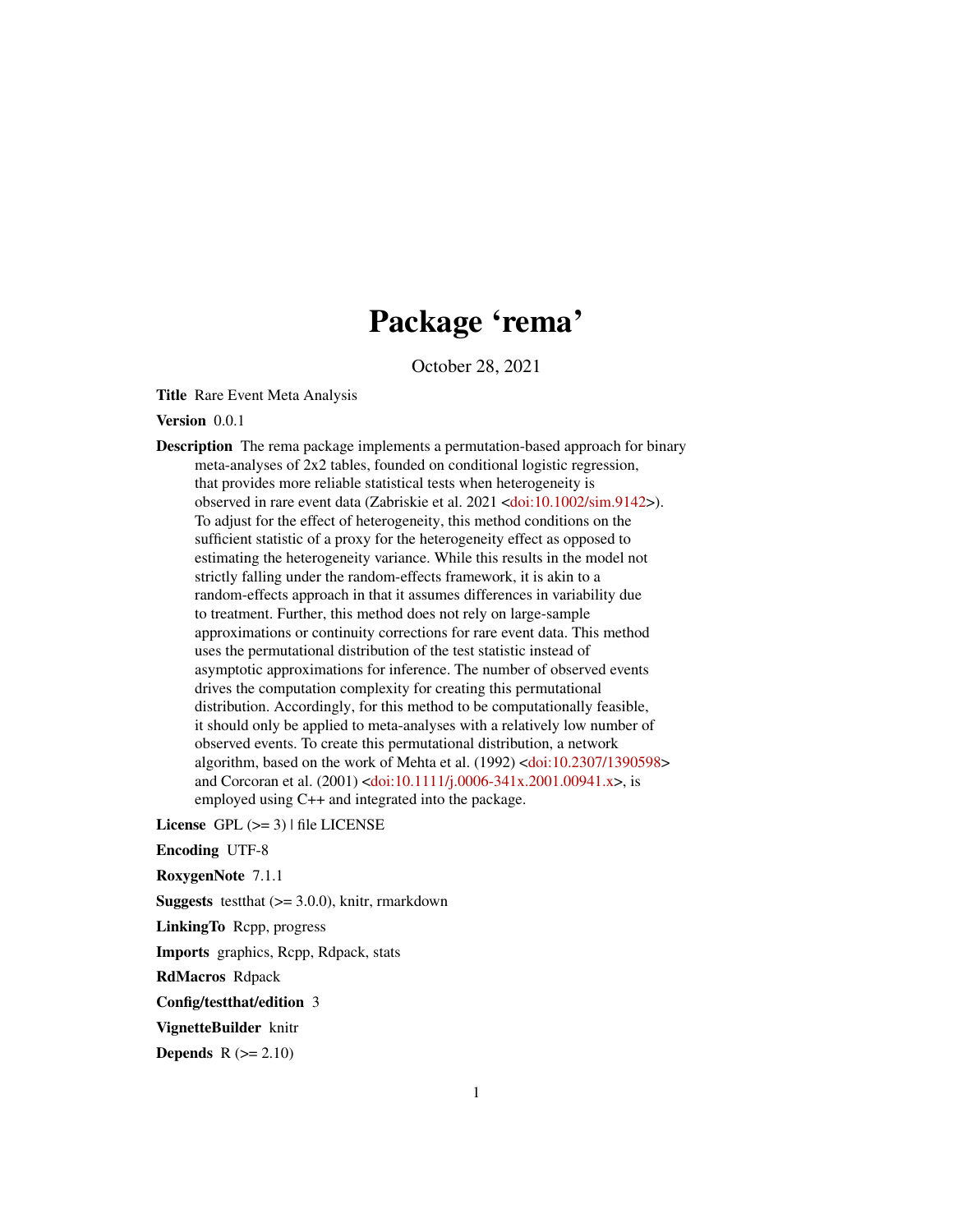#### NeedsCompilation yes

Author Brinley N. Zabriskie [aut, cre] (<<https://orcid.org/0000-0002-2621-7000>>), Benjamin Kinard [aut], Chris Sypherd [aut], Ryan Whetten [aut], Madeleine Hays [ctb]

Maintainer Brinley N. Zabriskie <zabriskie@stat.byu.edu>

Repository CRAN

Date/Publication 2021-10-28 19:30:02 UTC

# R topics documented:

#### **Index** [6](#page-5-0) **6**

plot.rema *Plots the distribution of the test statistic results from a* rema *object*

### Description

Plots the distribution of the test statistic results from a rema object with the probabilities on the y-axis and the test statistics on the x-axis.

# Usage

## S3 method for class 'rema'  $plot(x, \ldots)$ 

#### **Arguments**

|   | a rema object holding distribution results from the rema function |
|---|-------------------------------------------------------------------|
| . | other arguments that can be specified in plot                     |

# Details

The observed value of the test statistic is marked with an asterisk. The dark gray bars mark the probabilities that contribute to the two-sided p-value. The light gray bars highlight probabilities that are greater than the probability of the observed test statistic and consequently do not contribute to the two-sided p-value. If dist is set to FALSE in the rema object, the plot function will return an error.

# Value

A barplot of the distribution of the test statistic.

<span id="page-1-0"></span>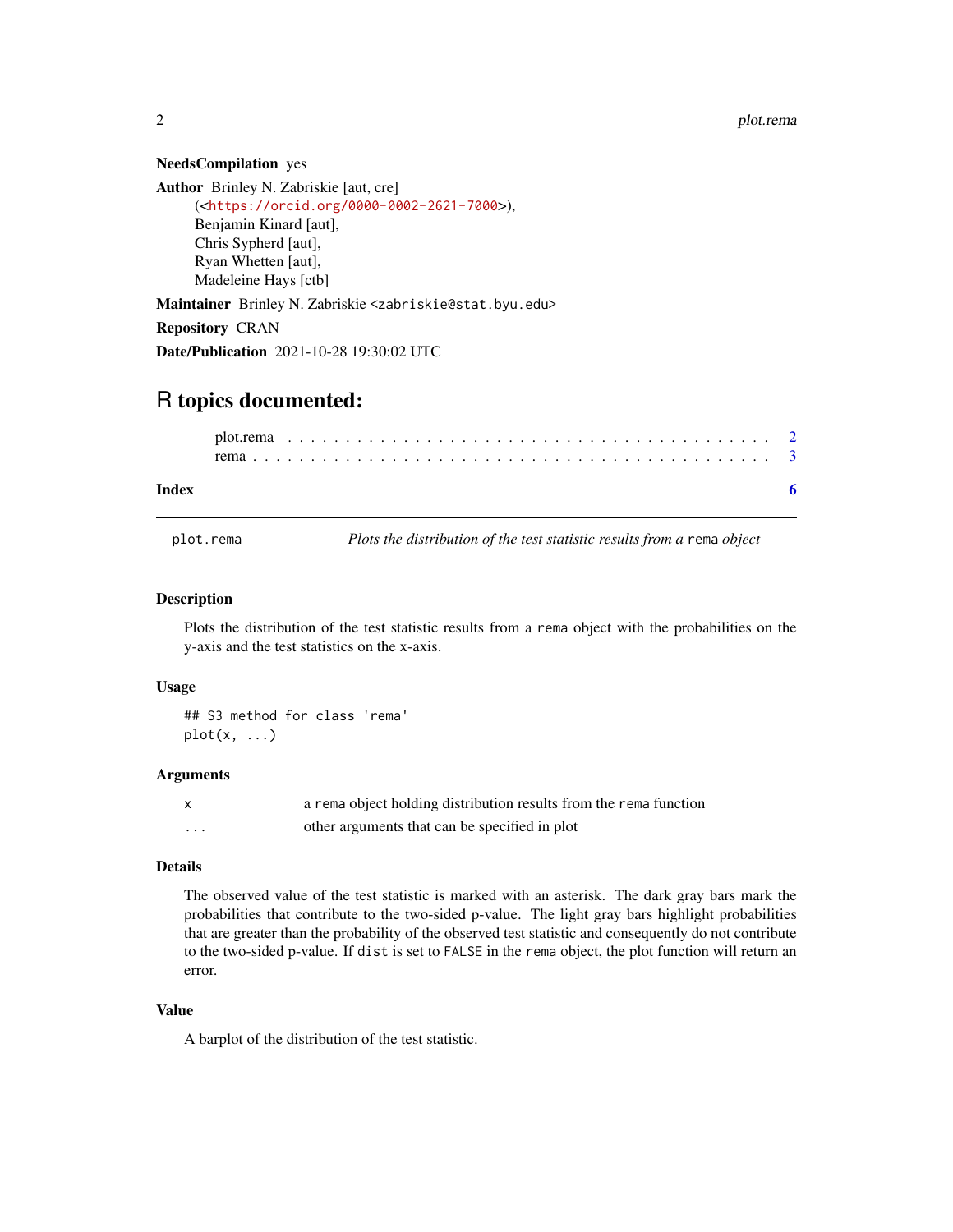<span id="page-2-0"></span>rema $\sim$  3

# Description

rema (rare event meta-analysis) performs a permutation-based meta-analysis for heterogeneous, rare event data.

# Usage

```
rema(
  trt.events = NULL,
 trt.total = NULL,
 ctrl.events = NULL,
 ctrl.total = NULL,
 rema.obj,
 mid.p = TRUE,distr = TRUE,
 one.sided.p = FALSE,
 alpha = 0.05)
```
# Arguments

| trt.events  | Numeric vector containing the number of observed events in the treatment group<br>from each independent study.                                                                                                           |
|-------------|--------------------------------------------------------------------------------------------------------------------------------------------------------------------------------------------------------------------------|
| trt.total   | Numeric vector containing the total number of observations (events plus non-<br>events) in the treatment group from each independent study.                                                                              |
| ctrl.events | Numeric vector containing the number of observed events in the control group<br>from each independent study.                                                                                                             |
| ctrl.total  | Numeric vector containing the total number of observations (events plus non-<br>events) in the control group from each independent study.                                                                                |
| rema.obj    | An object of class rema that contains the permutational distribution of the test<br>statistic. If this argument is supplied, the trt.events, trt.total, ctrl.events, and<br>ctrl.total vectors are not required.         |
| mid.p       | A logical indicating if the p-values and confidence interval are adjusted using the<br>mid-p correction to reduce conservatism. If TRUE (default), the mid-p p-values<br>and mid-p confidence interval will be reported. |
| distr       | A logical indicating if the permutational distribution of the test statistic is re-<br>ported. If TRUE (default), the distribution is returned.                                                                          |
| one.sided.p | A logical indicating if the one-sided p-value (in the direction of the treatment<br>effect) is computed and returned. If FALSE (default), the one-sided p-value is<br>not provided.                                      |
| alpha       | A number between 0 and 1 to create a $(1 - \alpha)$ alpha)% confidence interval for the<br>treatment effect.                                                                                                             |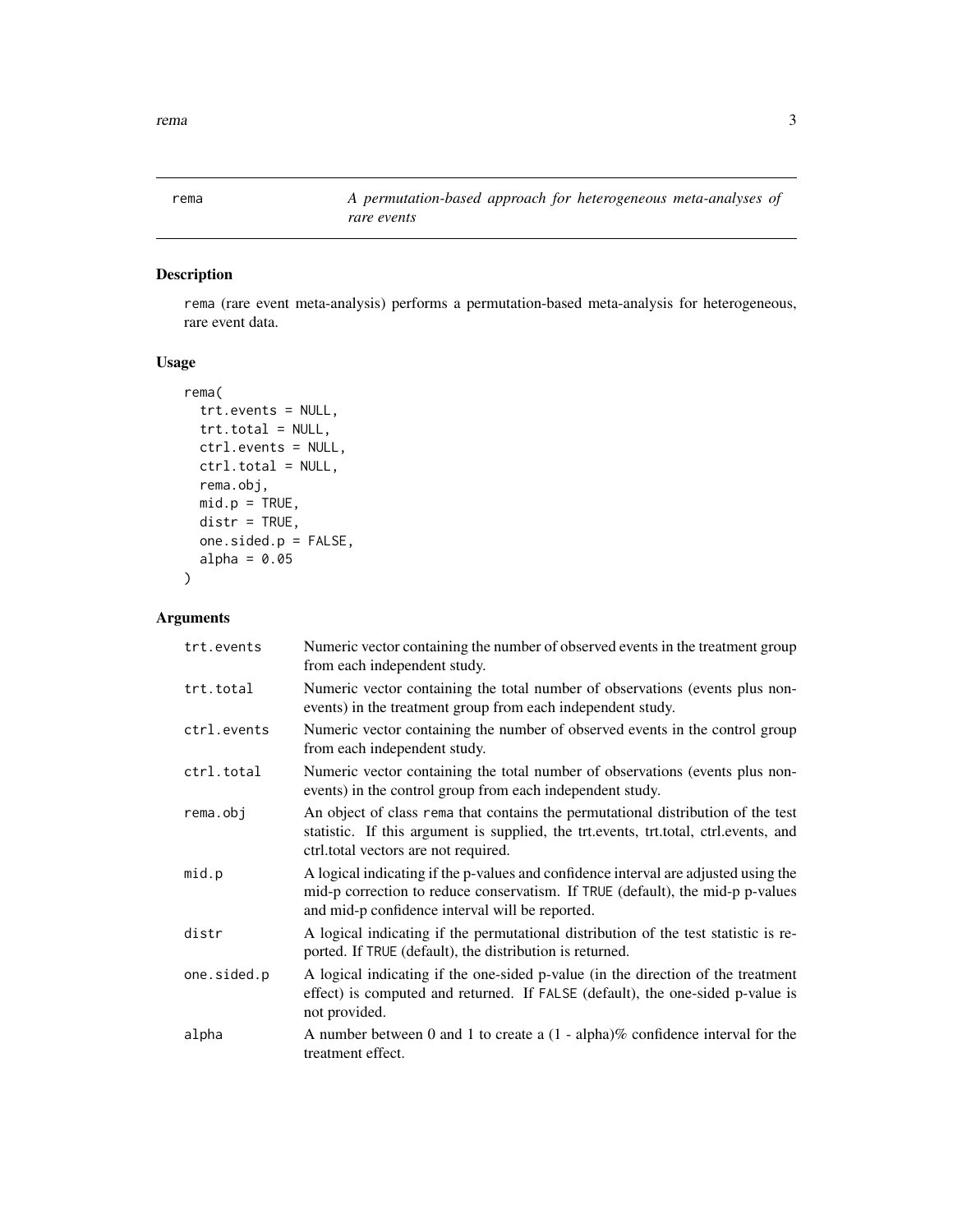## <span id="page-3-0"></span>Details

Conventional meta-analysis approaches tend to perform poorly for heterogeneous, rare event data. rema implements a permutation-based approach for binary meta-analyses of 2x2 tables, founded on conditional logistic regression, that provides more reliable statistical tests when heterogeneity is observed in rare event data (Zabriskie et al. 2021). To adjust for the effect of heterogeneity, this method conditions on the sufficient statistic of a proxy for the heterogeneity effect as opposed to estimating the heterogeneity variance. While this results in the model not strictly falling under the random-effects framework, it is akin to a random-effects approach in that it assumes differences in variability due to treatment. Further, this method does not rely on large-sample approximations or continuity corrections for rare event data.

This method uses the permutational distribution of the test statistic instead of asymptotic approximations for inference. The number of observed events drives the computation complexity for creating this permutational distribution. Accordingly, for this method to be computationally feasible, it should only be applied to meta-analyses with a relatively low number of observed events. To create this permutational distribution, a network algorithm, based on the work of Mehta et al. (1992) and Corcoran et al. (2001), is employed using C++ and integrated into the package.

#### Value

An object of [class](#page-0-0) "rema" with corresponding print, summary, and plot (if distr == TRUE) functions. The object is a list containing the following elements:

| trt.events     | As defined above.                                                                |
|----------------|----------------------------------------------------------------------------------|
| trt.total      | As defined above.                                                                |
| ctrl.events    | As defined above.                                                                |
| ctrl.total     | As defined above.                                                                |
| mid.p          | As defined above.                                                                |
| alpha          | As defined above.                                                                |
| arguments      | A string of the arguments passed into rema.                                      |
| TE.            | The estimated overall treatment effect (odds ratio).                             |
| CI             | A vector containing the estimated lower and upper bounds of a $(1 - alpha)\%$    |
|                | confidence interval of the overall treatment effect (odds ratio).                |
| method         | A string specifying the method used to compute the odds ratio and its associated |
|                | confidence interval. Either the conditional maximum likelihood estimate (CMLE)   |
|                | or the median unbiased estimate (MUE) will be used.                              |
| pval           | The two-sided p-value for the overall treatment effect.                          |
| pval.one.sided | The one-sided p-value (in the direction of the treatment effect) for the overall |
|                | treatment effect (if one $s$ ided $p == TRUE$ ).                                 |
| dist           | A data frame containing the permutational distribution of the test statistic     |
|                | $(if distr == TRUE).$                                                            |
| tstat          | The observed value of the test statistic (if $distr == TRUE$ ).                  |

# References

Corcoran C, Ryan L, Senchaudhuri P, Mehta C, Patel N, Molenberghs G (2001). "An Exact Trend Test for Correlated Binary Data." *Biometrics*, 57, 941–948. doi:10.1111/j.0006-341x.2001.00941.x.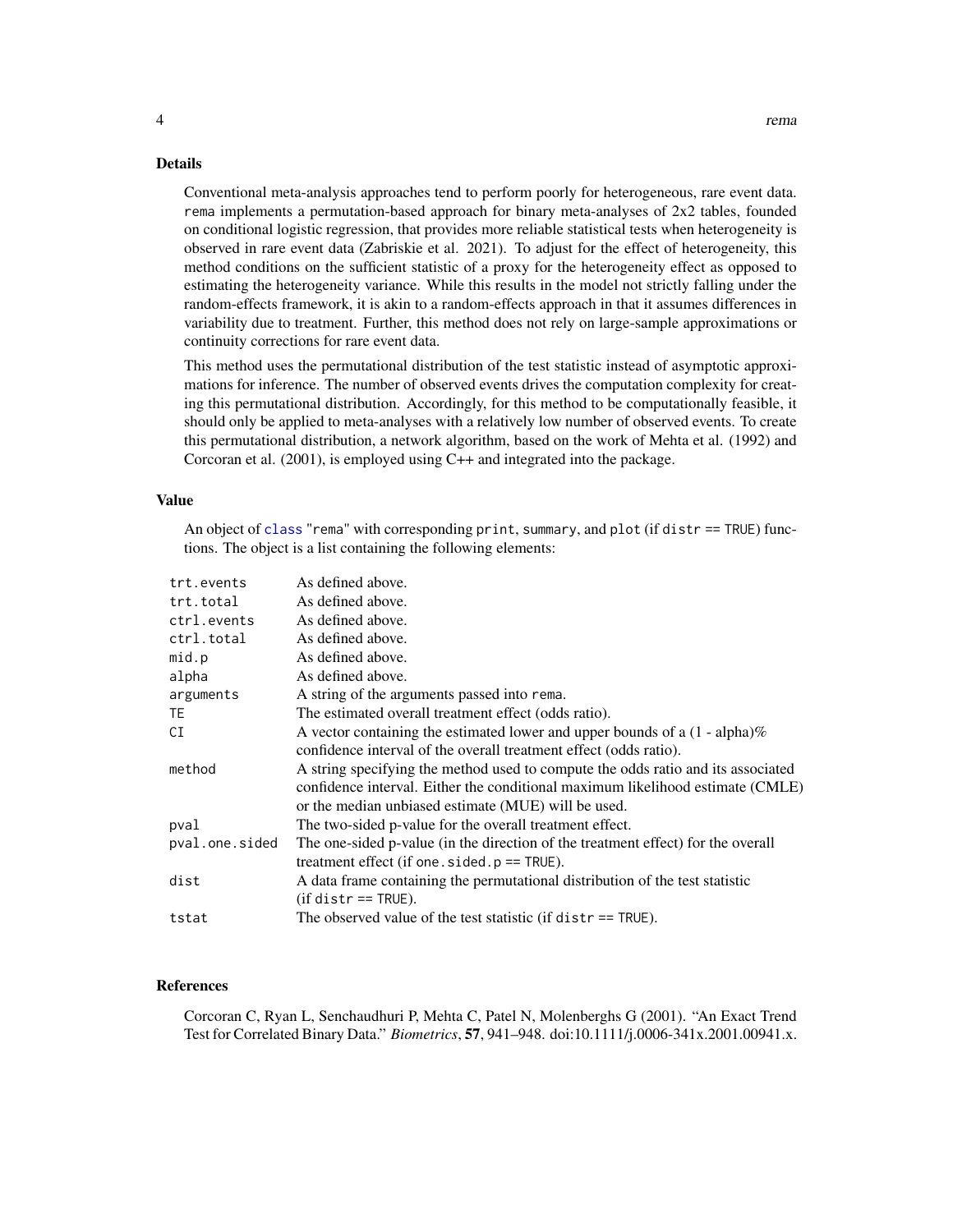rema $\sim$  5

Mehta CR, Patel N, Senchaudhuri P (1992). "Exact Stratified Linear Rank Tests for Ordered Categorical and Binary Data." *Journal of Computational and Graphical Statistics*, 1(1), 21–40. doi:10.2307/1390598.

Normand ST (1999). "Meta-analysis: formulating, evaluating, combining, and reporting." *Statistics in Medicine*, 18, 321–359.

Zabriskie BN, Corcoran C, Senchaudhuri P (2021). "A Permutation-Based Approach for Heterogeneous Meta-Analyses of Rare Events." *Statistics in Medicine*, 40(25), 5587–5604. doi:10.1002/sim.9142.

#### See Also

[metabin](https://www.rdocumentation.org/packages/meta/versions/4.15-1/topics/metabin) and [metafor](https://www.rdocumentation.org/packages/metafor/versions/2.4-0/topics/metafor-package) for more traditional meta-analysis methods for combining odds ratios.

### Examples

```
# Lidocaine data set from Normand (1999)
rema(trt.events = c(2, 4, 6, 7, 7, 11),
     trt.total = c(39, 44, 107, 103, 110, 154),
     ctrl. events = c(1, 4, 4, 5, 3, 4),ctrl.total = c(43, 44, 110, 100, 106, 146),
    mid.p = FALSE,distr = FALSE,
     one.sided.p = TRUE)
# Example using a rema object as the input once the permutational
# distribution is obtained
my.rema.object <- rema(trt.events = c(1, 2, 0, 2, 0, 0, 1, 0, 1, 0),
                       trt.total = c(30, 14, 30, 49, 38, 11, 31, 13, 49, 23),
                       ctrl. events = c(4, 3, 3, 0, 4, 4, 3, 2, 3, 4),ctrl.total = c(15, 26, 42, 24, 40, 26, 47, 24, 27, 26),mid.p = FALSE,distr = TRUE,one.sided.p = FALSE)
rema(rema.obj = my.rema.object,
    mid.p = TRUE)
## Not run:
# Vectors of non-whole numbers (such as after applying a continuity correction)
rema(trt.events = c(0.5, 0.5, 1, 3),trt. total = c(2, 5, 4, 12),ctrl. events = c(2.5, 4.5, 6, 7),ctrl.total = c(7, 9, 11, 12)# Vectors with greater observed events than total observations
rema(trt.events = c(11, 13, 7, 10),trt. total = c(10, 12, 5, 7),ctrl.events = c(22, 25, 32, 26),
     ctrl.total = c(20, 20, 30, 25)## End(Not run)
```